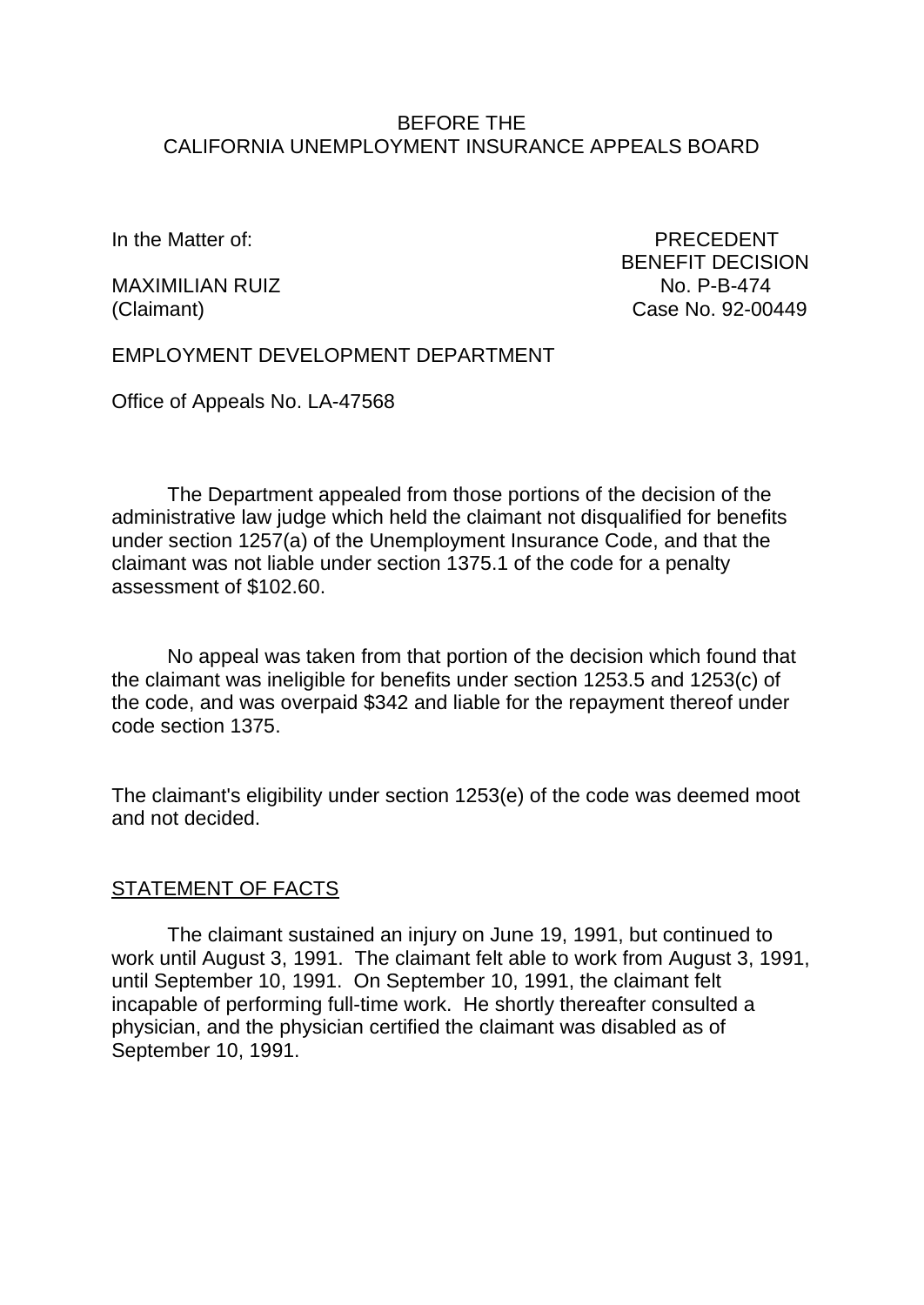The claimant had applied for unemployment insurance benefits effective August 4, 1991. The claimant does not read or write English, but did watch a movie in Spanish that explained how to fill out a continued claim form. The claimant knew that in order to be eligible for unemployment benefits, he must certify that he was able and available for work pursuant to section 1253(c) of the code. The claimant also knew that he could not collect disability insurance benefits and unemployment insurance benefits at the same time.

The claimant submitted continued claim forms for the weeks ending September 14, 21 and 29, 1991 and October 5 and 12, 1991, which stated that the claimant was physically capable of performing full-time work during that period of time. These same continued claim forms indicated that the claimant had also looked for work during the period between September 8, 1991 and October 12, 1991.

The Department received information that the claimant had filed a claim for disability insurance with an effective date of September 10, 1991. In an interview with a Department representative on October 23, 1991, the claimant said that he saw a doctor on September 10, 1991, and filed a disability claim on that date. The claimant further indicated that he had not looked for work, and that he was incapable of performing full-time work as of September 10, 1991.

Since the claimant does not read or write English, the claimant had hired someone else to complete the continued claim forms for him. The claimant told the agent simply that he wanted to get unemployment insurance benefits. The claimant did not make any statement to the agent that the claimant was unable to work as of September 10, 1991. The claimant's only communication with the agent was to express that he wanted unemployment insurance benefits, and an inquiry as to how much the agent charged for filling out the form.

The claimant testified that he did not intend to say that he could work when he was not physically capable of doing so, but that he did intend to receive unemployment insurance benefits until he began to receive disability benefits.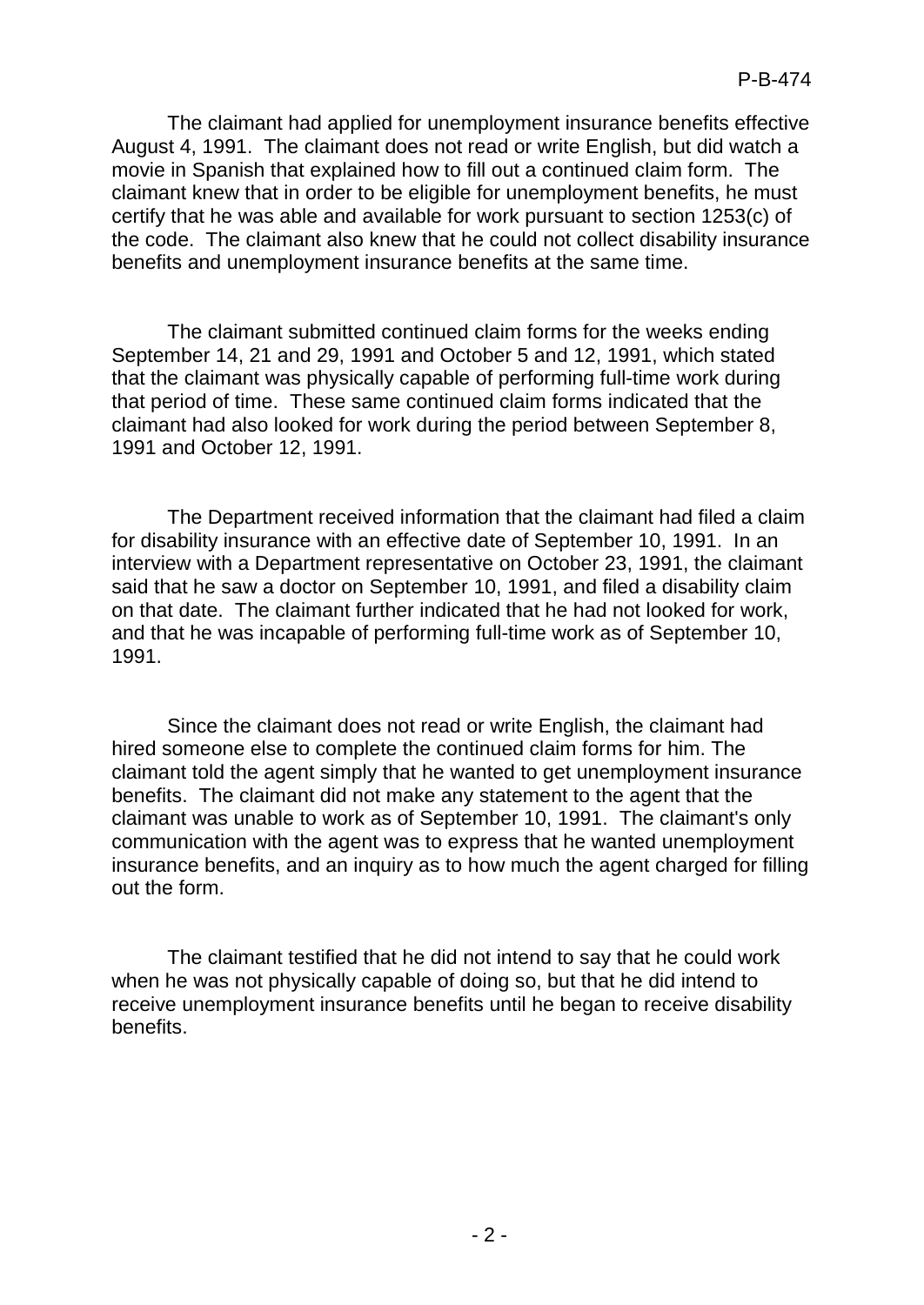As a result of the statement to the Department interviewer that he was not able and available for work as of September 10, 1991, and because he had certified that he was able and available to work on that day and for the next four weeks while he continued to receive unemployment benefits, the Department assessed a disqualification for benefits under section 1257(a) beginning November 3, 1991, and lasting for ten weeks in which the claimant would otherwise be eligible for benefits. Furthermore, the Department assessed an overpayment in the amount of \$342 and assessed a penalty of \$102.60 under section 1375.1 of the code.

# REASONS FOR DECISION

Section 1257(a) of the Unemployment Insurance Code provides that an individual is disqualified for benefits if, for the purpose of obtaining benefits, he or she either wilfully made a false statement or representation, with actual knowledge of the falsity thereof, or wilfully failed to report a material fact.

A disqualification under section 1257(a) of the code of an individual who was paid any benefits as a result of his or her false statement or wilful omission to report a material fact cannot be less than five nor more than fifteen weeks (Unemployment Insurance Code, section 1260(d)).

Weeks of disqualification under section 1257 (a) of the code are weeks in which the claimant is otherwise fully eligible for benefits, beginning with the week of mailing or personal service of the adverse determination (Unemployment Insurance Code, section 1260).

"Wilful" means intending the result which actually comes to pass, and does not imply any malice or wrong. To do a thing wilfully is simply to do it knowingly. (Precedent Decision P-B-72).

The materiality of withheld information does not depend upon whether providing such information would have resulted in ineligibility or disqualification of the claimant. It is sufficient that the claimant believed, or should have known, that the information withheld would raise a question as to his or her entitlement to benefits. (Precedent Decision P-B-72).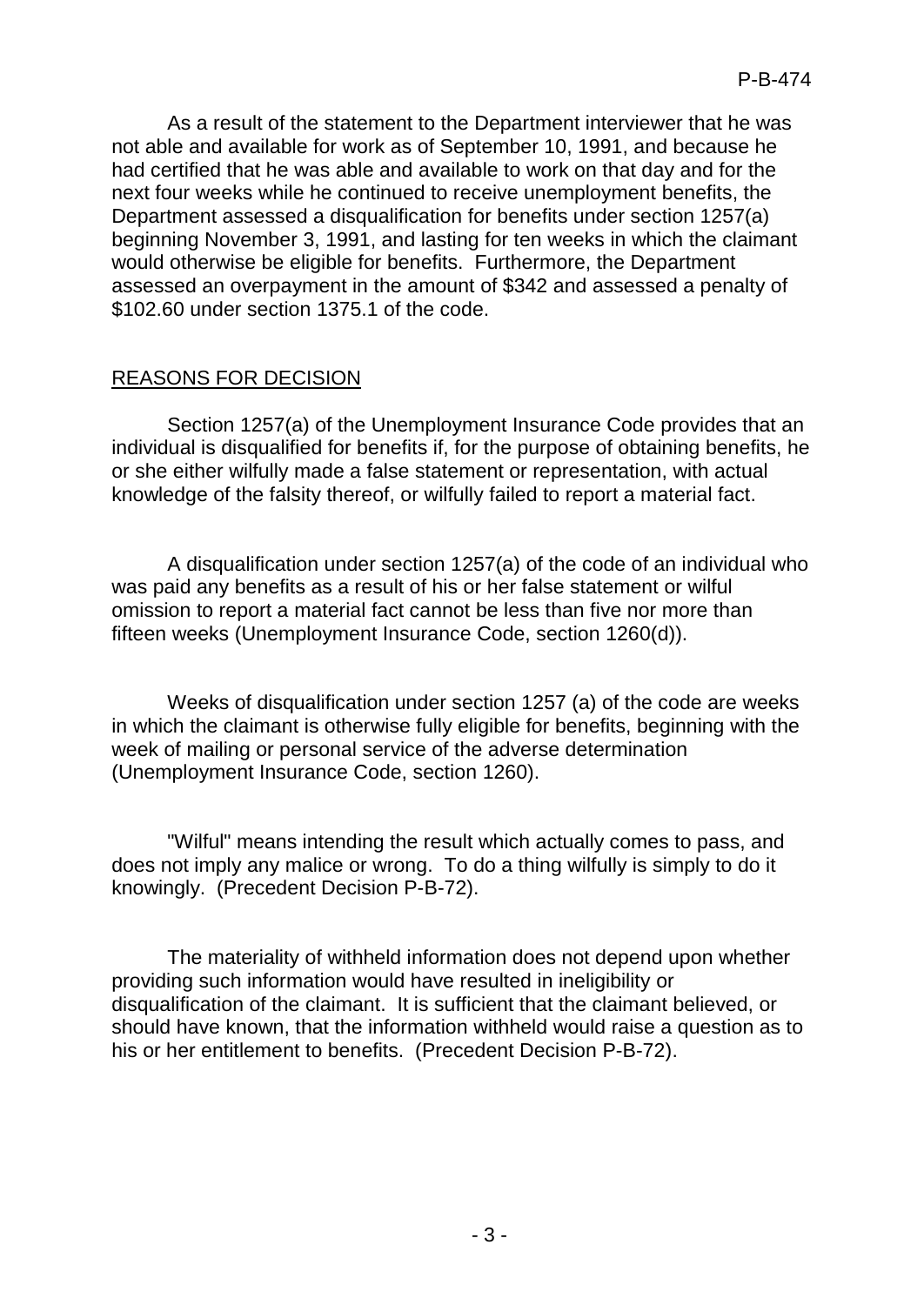Knowledge of a falsity may be established by a showing either the declarant had actual knowledge of the falsity, lacked an honest belief in its truth, or made the statement carelessly or recklessly in a manner not warranted by the information available to the declarant (Wishnick v. Frye, 11 Cal. App. 2d 926, 930).

In Precedent Decision P-B-418, the claimant was a carpenter who spoke no English. The claimant's claim forms were signed by the claimant, but were filled out and completed by a fellow carpenter. The claimant's agent gave incorrect information on the form, and the Department assessed a disqualification under section 1257(a) of the code. The Board ruled, however, that because the claimant could not read or write English, and that he did not know what the agent wrote down, the claimant did not make a false statement with actual knowledge of the falsity thereof. Therefore, the claimant's disqualification for benefits under section 1257(a) of the code was lifted.

Furthermore, the Board held that the claimant in filing the continued claim forms with the incorrect information had not shown fraud, misrepresentation, or wilful nondisclosure on his part.

Here, the claimant was aware that he could not receive unemployment benefits and disability benefits at the same time. Furthermore, he understood that he was to certify on a weekly basis that he was able and available for work. The claimant gave no indication to his agent that he was not able to work.

We are persuaded that Precedent Decision P-B-418, while providing protection for those whose lack of English may innocently expose them to liability for a false statement, has been read too broadly. So read, anyone who does not speak English and who willingly delegates the responsibility of filling out continued claim forms to someone else, may be shielded from violating section 1257(a) of the code. We do not believe that code section 1257(a) was meant to provide such blanket protection. The claimant here had a duty to ascertain, to the best of his ability, that the forms were filled out truthfully. This he did not do. He gave no direction to his agent, nor did he avail himself of Department resources to check that the forms were completely accurate. Indeed, the claimant withheld information from the agent by not disclosing his injury and inability to work. Furthermore, the direction by the claimant to the agent that the latter fill out the form so as to ensure that the claimant received unemployment benefits, was in essence a request that the agent lie, if necessary, on the form for the claimant.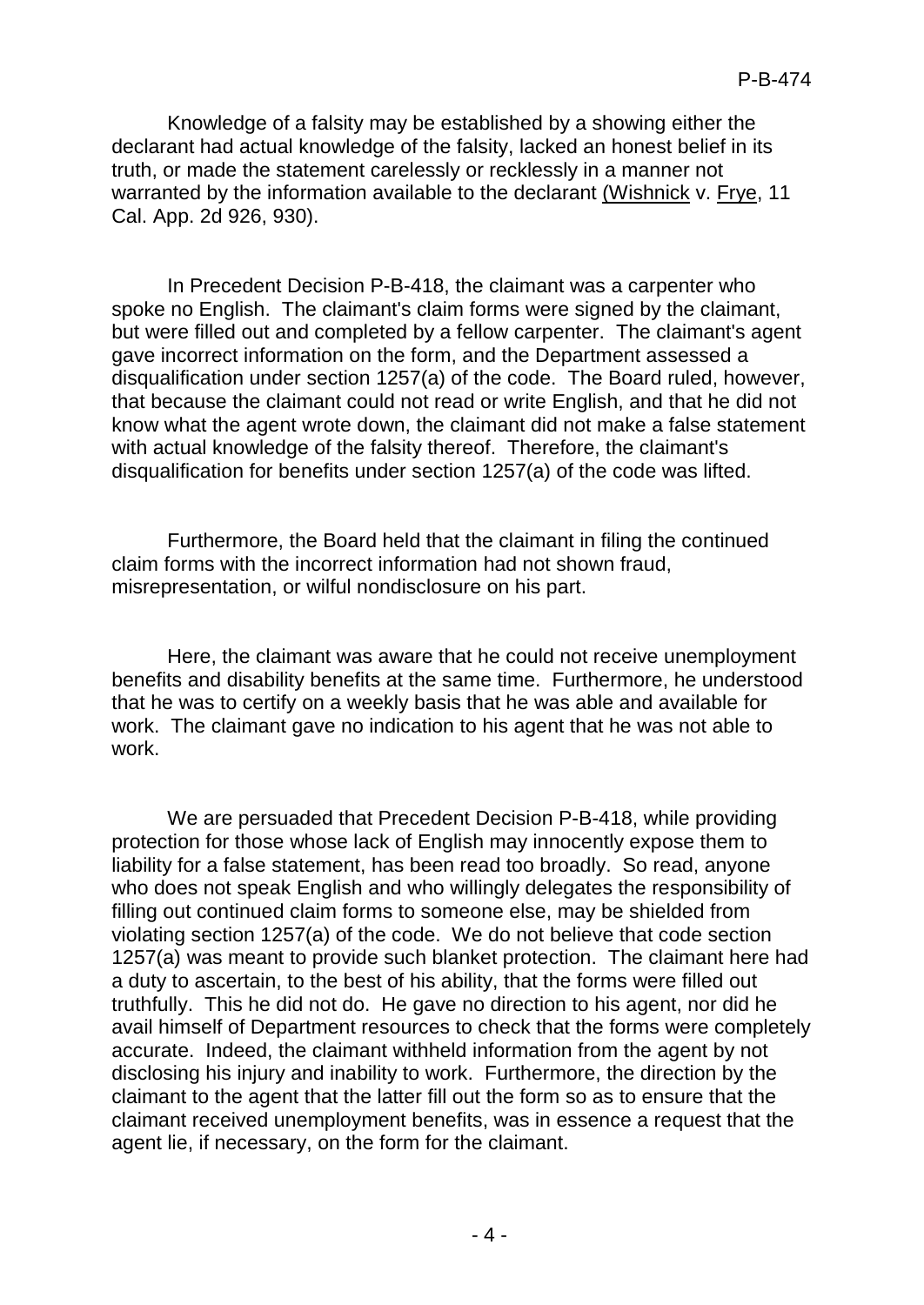That the claimant has limited English skills is not disputed. We do not wish to discourage people with language difficulties from using agents if necessary. But using an agent should not protect a claimant from disqualification in situations where the false statement arises directly out of the claimant's lack of attention and failure to disclose the truth to the agent. Such action amounts to a reckless disregard for the truth.

Therefore, we shall impute the claimant had "actual knowledge" of the falsity of his statements, because of his careless and reckless actions, and the disqualification under section 1257(a) of the code shall be reimposed. Furthermore, because the claimant made a wilful false statement, the penalty of \$102.60 imposed under section 1375.1 of the code is appropriate.

## DECISION

The appealed portions of the administrative law judge's decision are reversed. The claimant is disqualified for benefits under section 1257(a) of the code beginning November 3, 1991 until he has filed a claim in each of ten weeks in which he is otherwise eligible. The claimant is liable for the penalty assessment of \$102.60.

Sacramento, California, December 15, 1992.

## CALIFORNIA UNEMPLOYMENT INSURANCE APPEALS BOARD

ROBERT L. HARVEY, Chairman

LOUIS WM. BARNETT

GEORGE E. MEESE

JAMES S. STOCKDALE

INGRID C. AZVEDO

DISSENTING - Written Opinion Attached:

DEBRA A. BERG

ART AGNOS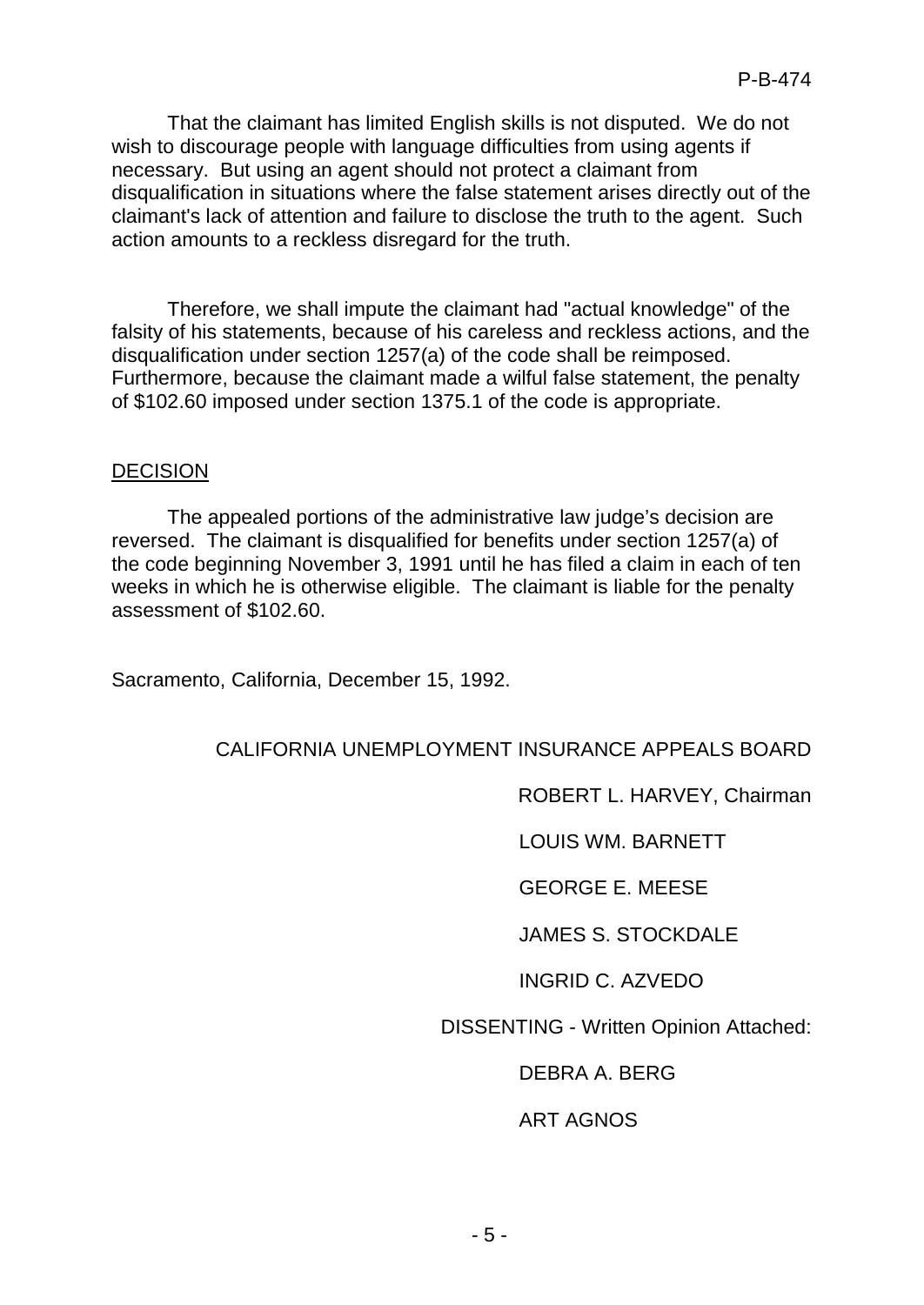# DISSENTING OPINION

We respectfully dissent.

Here, the claimant was illiterate in both English and Spanish. He not unreasonably relied upon an agent that he paid to fill out the claim statement. Although the claimant might have been aware that he had to certify he was able and available to work, he had no means by which to understand what it was the claim form specifically was asking, or more importantly what answer was given by his agent.

Precedent Decision P-B-418 recognizes that the legislature intended to narrow the scope of Unemployment Insurance Code section 1257(a) by requiring that a false statement be made with "actual knowledge of the falsity thereof." There is no evidence in the record that this claimant had actual knowledge of what his agent put on the continued claim form.

We regard the Board's action today not as overruling P-B-418 but narrowing its scope by affirming that a claimant is not always disassociated from the acts of his agent.

In this case, the claimant told the agent that he wanted to get unemployment insurance benefits. We do not think this, standing alone, can be interpreted as authorizing the agent to make a false statement for the claimant. However, we share the majority's concern that an agent could be directed by a principal to make a false statement, and if this were proven it would be as if the claimant made a false statement.

We also understand the majority's concern that the claimant may bear some responsibility for the false statement because he told his agent that he wanted benefits. In our view this is not enough to find that the claimant had actual knowledge of the falsity of the statement made by his agent. The claimant's statement can be interpreted many ways, and most likely was his desire to obtain benefits in accordance with provisions of law. We should not assume, in the absence of more facts, that the claimant intended to obtain benefits even if he had to violate a statute.